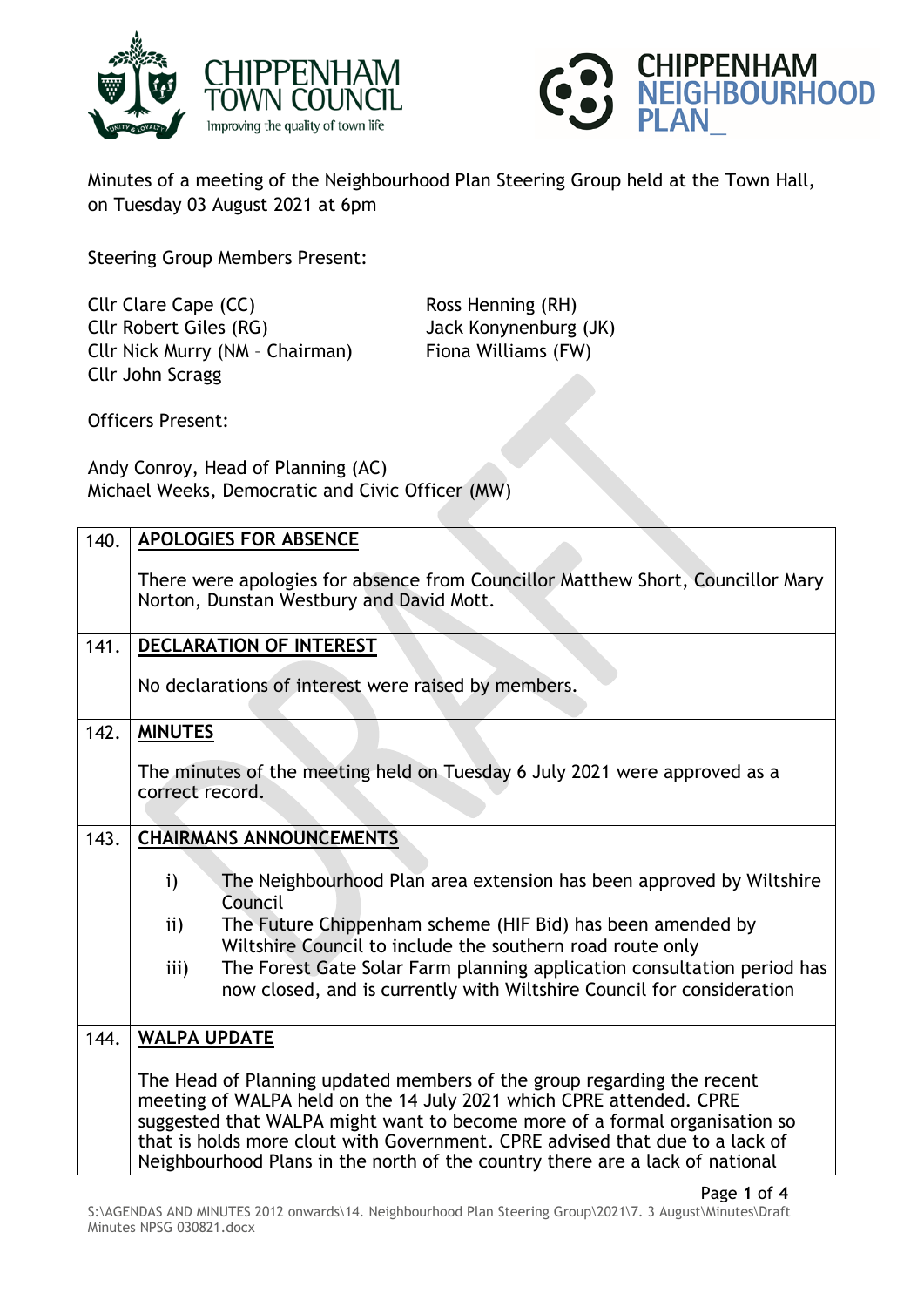|      | statistics regarding the effectiveness of Neighbourhood Plans and so the Civil<br>Service may not fully understand their benefits.<br>The Head of Planning confirmed he would forward details of the next WALPA<br>meeting to all members, and asked all members to confirm with him directly if<br>they wished to attend.                                                                                                                                                                                                                                             |
|------|------------------------------------------------------------------------------------------------------------------------------------------------------------------------------------------------------------------------------------------------------------------------------------------------------------------------------------------------------------------------------------------------------------------------------------------------------------------------------------------------------------------------------------------------------------------------|
|      | ACTION: AC to forward details of WALPA meeting to SG Members                                                                                                                                                                                                                                                                                                                                                                                                                                                                                                           |
| 145. | <b>REVISIONS TO DRAFT PLAN</b>                                                                                                                                                                                                                                                                                                                                                                                                                                                                                                                                         |
|      | AC advised the group that he had received from feedback from David Mott.                                                                                                                                                                                                                                                                                                                                                                                                                                                                                               |
|      | $\mathbf{i}$<br>David Mott advised that there were too many priorities listed in table<br>9.1 and these would need to be reviewed.                                                                                                                                                                                                                                                                                                                                                                                                                                     |
|      | $\mathbf{ii}$<br>NM confirmed that at the next Cycle Network Development Group<br>meeting, the group would discuss and suggest investment priorities. RH<br>asked if he could join the meeting.                                                                                                                                                                                                                                                                                                                                                                        |
|      | iii)<br>AC had received some suggested amendments in regards to the<br>reference to e-scooters in the Transport chapter introduction and had<br>amended the Plan accordingly.                                                                                                                                                                                                                                                                                                                                                                                          |
|      | AC confirmed he had received and slightly amended the text from JK reference<br>the existing housing design section in the Chippenham Design Guide.                                                                                                                                                                                                                                                                                                                                                                                                                    |
| 146. | OUTSTANDING ITEMS FOR NEIGHBOURHOOD PLAN DOCUMENTS                                                                                                                                                                                                                                                                                                                                                                                                                                                                                                                     |
|      | NM confirmed he had just sent AC the text required for Policy SCC3 and AC<br>confirmed he would review.                                                                                                                                                                                                                                                                                                                                                                                                                                                                |
|      | JK confirmed he was halfway through providing building descriptions for Policy<br>TC5, and he should be able to forward to AC prior to the next meeting.                                                                                                                                                                                                                                                                                                                                                                                                               |
|      | RH will speak to his contact regarding a potential drone shot of the Bath Road Car<br>Park/Bridge Centre site and confirm the potential costs involved.                                                                                                                                                                                                                                                                                                                                                                                                                |
|      | AC confirmed that he had received an objection from Historic England (HE) via<br>Wiltshire Council regarding screening to establish whether a Strategic<br>Environmental Assessment (SEA) was required. HE were concerned about the lack<br>of evidence to support some of the detailed aspects of Policies TC1 and TC2. AC<br>confirmed that HE/Wiltshire Council had not been sent Topic Papers which would<br>have provided a greater level of evidence/justification, and that he was currently<br>editing/adding to these Topic Papers before forwarding them on. |
|      | <b>ACTIONS:</b><br>• JK to complete building descriptions for Policy TC5<br>• AC to work through outstanding items on list, including Topic Papers to<br>overcome HE objection<br>RH to liaise with contact about cost of drone shot<br>$\bullet$                                                                                                                                                                                                                                                                                                                      |
| 147. | NEIGHBOURHOOD PLAN MONITORING AND REVIEW                                                                                                                                                                                                                                                                                                                                                                                                                                                                                                                               |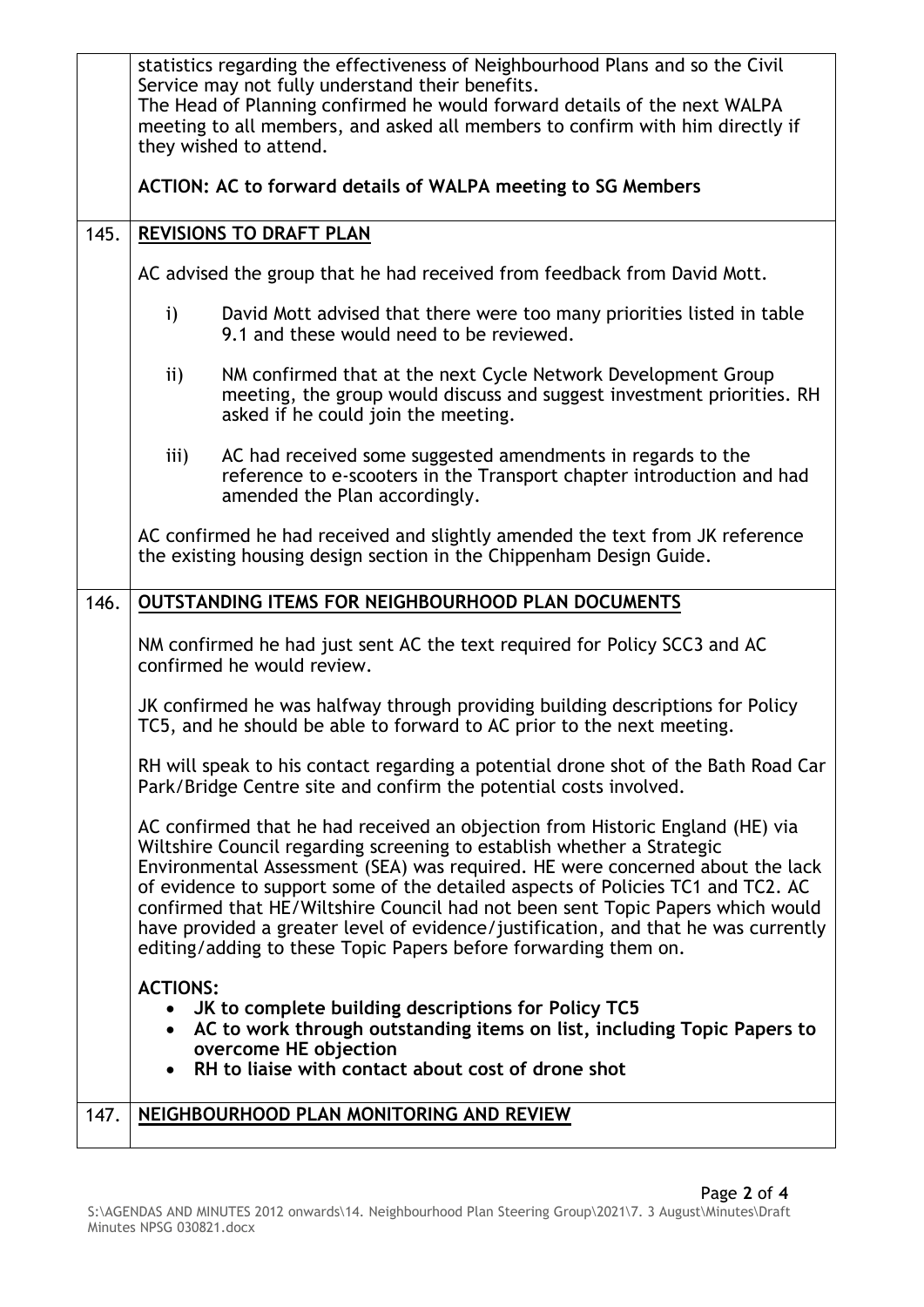|      | AC presented his report and summarised that there was little in the way of<br>consistency in other neighbourhood plans with regard to a monitoring and review<br>section, but that the majority did have such a section, albeit no more than a<br>page of A4. The Group considered that Corsham appeared to have the best<br>review process in terms of establishment of a working group to monitor and<br>report back to the Council post-adoption of the neighbourhood plan and that. A<br>discussion and agreement would need to be ultimately made by Full Council on<br>how the Chippenham Neighbourhood Plan should be monitored and reviewed. CC<br>would like to see clear meaningful priorities on any monitoring process adopted<br>by the Council. |
|------|---------------------------------------------------------------------------------------------------------------------------------------------------------------------------------------------------------------------------------------------------------------------------------------------------------------------------------------------------------------------------------------------------------------------------------------------------------------------------------------------------------------------------------------------------------------------------------------------------------------------------------------------------------------------------------------------------------------------------------------------------------------|
|      | It was agreed that AC would re-visit this aspect post-Regulation 14 consultation<br>and come up with some suitable wording in time for the Regulation 16<br>consultation.                                                                                                                                                                                                                                                                                                                                                                                                                                                                                                                                                                                     |
|      | ACTION: AC to come up with suitable wording for SG agreement post-<br><b>Regulation 14 consultation</b>                                                                                                                                                                                                                                                                                                                                                                                                                                                                                                                                                                                                                                                       |
| 148. | <b>REGULATION 14 PUBLIC QUESTIONNAIRE (VERSION 2)</b>                                                                                                                                                                                                                                                                                                                                                                                                                                                                                                                                                                                                                                                                                                         |
|      | AC confirmed that all changes to the questionnaire reflected comments made by<br>group members at the previous meeting. It was agreed that the change in the<br>GDPR statement was much more suitable.                                                                                                                                                                                                                                                                                                                                                                                                                                                                                                                                                        |
| 149. | <b>TALK CHIPPENHAM ARTICLE</b>                                                                                                                                                                                                                                                                                                                                                                                                                                                                                                                                                                                                                                                                                                                                |
|      | Group members agreed to the article as written, which will be released in the<br>Autumn.                                                                                                                                                                                                                                                                                                                                                                                                                                                                                                                                                                                                                                                                      |
| 150. | <b>OUTSTANDING ITEMS FOR REGULATION 14 CONSULTATION</b>                                                                                                                                                                                                                                                                                                                                                                                                                                                                                                                                                                                                                                                                                                       |
|      | Members discussed the possibility of creating a video to promote the Regulation<br>14 consultation.                                                                                                                                                                                                                                                                                                                                                                                                                                                                                                                                                                                                                                                           |
|      | AC advised that the video itself should be left until the plan is at referendum<br>stage, but the group agreed that to have a 'trailer' type video of no more than 59<br>seconds to advertise the Regulation 14 consultation. The video would be recorded<br>by an outside professional organisation.                                                                                                                                                                                                                                                                                                                                                                                                                                                         |
|      | NM asked AC to explore with Lynsey Nichols (LN) the possibilities of creating a<br>'trailer' type video and costs for discussion at the next meeting.                                                                                                                                                                                                                                                                                                                                                                                                                                                                                                                                                                                                         |
|      | ACTION: AC and LN to report back to next SG Meeting on 'trailer' video and<br>costs                                                                                                                                                                                                                                                                                                                                                                                                                                                                                                                                                                                                                                                                           |
| 151. | <b>ITEMS FOR NEXT MEETING</b>                                                                                                                                                                                                                                                                                                                                                                                                                                                                                                                                                                                                                                                                                                                                 |
|      | Report back on Outstanding Items for Neighbourhood Plan documents<br>Report back on Outstanding Items for Reg. 14 Consultation<br>٠<br>Consultation on relevant potential capital expenditure items to inform a<br>$\bullet$<br>refreshed 5 year medium term financial plan for the Town Council                                                                                                                                                                                                                                                                                                                                                                                                                                                              |
|      |                                                                                                                                                                                                                                                                                                                                                                                                                                                                                                                                                                                                                                                                                                                                                               |
| 152. | DATE/TIME OF NEXT MEETING                                                                                                                                                                                                                                                                                                                                                                                                                                                                                                                                                                                                                                                                                                                                     |